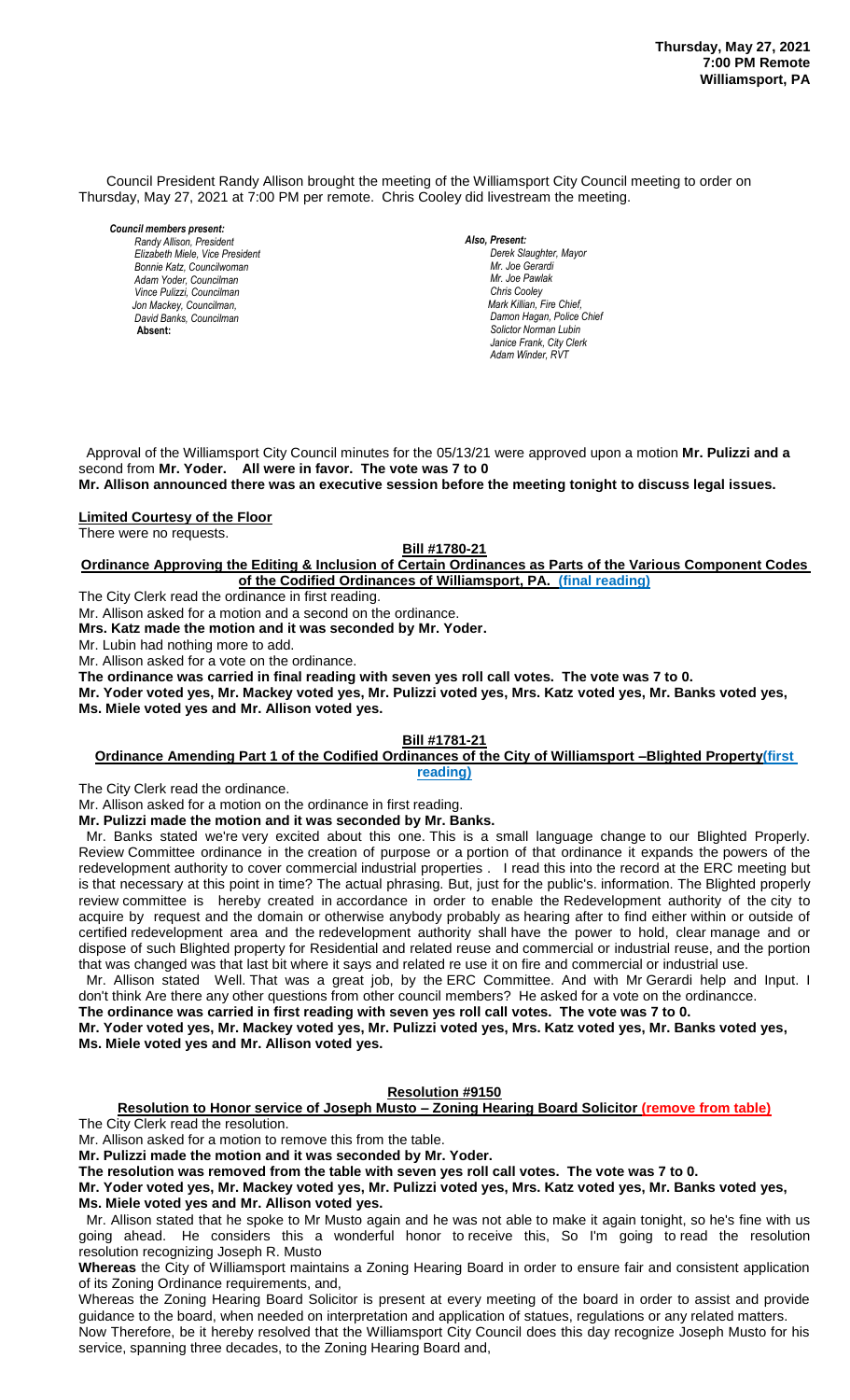Be it further resolved that the City Council recognizes and thanks him for the dedicated and professional manner by which he has faithfully performed during his duties as Solicitor to the Zoning Hearing Board.

Mr. Allison stated And we recognize, Mr Musto tonight for these exact things here. we recognize him for the longevity. I think that speaks well, his dedication to the city. I'm not going to get into the numbers, but He was paid the same amount as far as I know, I will say one thing he goes back so far that we could not unearth the records of when he became solicitor. We know it was more than 25 years, and I'm willing to bet it was closer to 30, if not 30, that he served on that zoning hearing board. We can speak for a fact as Council members who have seen longstanding people in the administration that they did above and beyond their duty for less pay, then they could have gotten in the private sector. Because of their dedication to the city.. It is a matter of public service service more than ah, source of income. So, that's why we recognized people like this. You can talk to any current member of the zoning hearing board or or past members and they will declare what a great resource Joe Musto was to that particular board and helping it function within the law and the rules. He asked Mr. Knarr to speak to that you were you had a front row seat during your time on in in the administration.

 Mr. Knarr, stated I can tell you 10 years ago, When I came to the City I relied heavily on his expertise as far as how the process works. And he was just invaluable to me, you know, from his own administration standpoint, and just his knowledge and his eagerness to when willingness that basically on let me contact him. Not just at different times throughout the day throughout, sometimes in the evening to get his opinion on a lot of the stuff that was going on within the city. Some of our ordinance, amendments and things like that that we've done over the years. He Has been through his knowledge and his guidance and helping with the zoning hearing board and you can talk with any members and especially the longstanding Mary Lou Baldys who has worked with him. probably just about that amount of time and. He's just very invaluable to us, and he's part of a lot of knowledge with me as far as how the process works, and I do appreciate everything that he's done.

Mr. Allison thanked Mr. Knarr and asked if any comments from Council ?

Mr. Allison asked for a motion to approve this resolution.

**Mr. Yoder made the motion and it was seconded by Mr. Mackey.**

**The resolution was approved with seven yes roll call votes. The vote was 7 to 0.**

**Mr. Yoder voted yes, Mr. Mackey voted yes, Mr. Pulizzi voted yes, Mrs. Katz voted yes, Mr. Banks voted yes, Ms. Miele voted yes and Mr. Allison voted yes**

Mr. Allison stated he'd make sure Mr. Musto gets a copy of this resolution.

#### **Mr. Allison changed the order of the agenda.**

#### **Certificate of Appropriateness – 212 East Third St. New Covenant United Church**

 Mr. Gerardi stated this is a Certificate of appropriateness for 212 East Third Street, New Covenant United Church. . There were questions to paint a mural on the wall facing East Third Street. If you remember this property on the corner of East Third, I have attached photos for the size, location, style and color . You have two photos. The first one is what is actually starting to look like presently right now. The second photo is what it's going to look like That was the miracle that I believe it was the college that presented them to organize conjunction with the college. We do have the pastor here. When I stopped down there sketching out everything has started a little bit of the painting, typically certificate appropriate questions were supposed to be done prior to okay. The pastor did not know that he apologized. I didn't have them stop because if I'm correct, and he can explain this little bit better. These are college students are earning for the summer. They believe they live on the eighth. So in order for him to get this done within that time frame. If I would have stopped them, they would never got it done in that time. No, but I do have a representative here of the church. If you want to talk to him or me, I'll be more happy to answer any questions.

 Mrs. Katz stated this is exciting to see. And just one of the new things happening down on that end of town. Um and I just happen to be a new covenant the other day, and it really is a lovely space. But I think more to the point I also noticed on the way back that that, . Mr Derocco has just finished painting his building on the Third Street and the combination of these kind of handful of things that have been taking shape down there in in On that end of the third Street is really exciting ? I understand that this is, um. In conjunction the church isn't working in conjunction with Lycoming College on this I would let the pastor speak to that.

Pastor yes, ma'am and again, I deeply apologize for not being aware of the ordinance. Yes the art students from Lycoming College who designed and who are painting the mural on the on the church Exterior wall. Mrs. Katz asked Pastor, Did you approve what they're putting on the church.

 Pastor answered Yes, the art students presented several designs to our our church Council and Church Council approved the design.

Mrs. Katz Okay. I just wanted to clarify this. Okay. Thank you very much.

Mr. Allison asked for a motion and a second.

**Mr. Yoder made the motion and itw as seconded by Mr. Mackey.**

Mr. Allison asked for a vote on the certificate.

**The certificate of appropriateness was approved with seven yes roll call votes. The vote was 7 to 0. Mr. Yoder voted yes, Mr. Mackey voted yes, Mr. Pulizzi voted yes, Mrs. Katz voted yes, Mr. Banks voted yes, Ms. Miele voted yes and Mr. Allison voted yes**

### **Resolution Contract Agreement for Creation of Fund for Dr. Cooper's Garden**

The City Clerk read the resolution.

Mr. Allison asked for a motion to adopt the resolution.

**Mr. Pulizzi made the motion and it was seconded by Mrs. Katz.**

 Mayor Slaughter stated What you have before you is an agreement for Creation of Dr Cooper's garden between the city. Dr Cooper's daughter, Elizabeth Candelario, and also the First Community Foundation. It is, something that we've been working on for about a year now, with Dr. Cooper's daughter and she apologized and she cannot be here tonight. As she is in England, and it's about 12 30 over there. I believe I do have a short power point. Once we get to that point that you would like me to show she wanted everybody to see that she did play it on Tuesday at Public Works. But it's essentially in to have Cooper's Garden on Brandon Park there in perpetuity forever on she is leaving money as part of her state via this agreement. This fund agreement with first from your foundation ensure that that happens. And also that it stays a guard and it's a beautiful space and Brandon Park very serene. I think most of us have probably seen it. So this was reviewed in public works and forwarded to the full body of Council with a positive recommendation

 Mrs. Katz stated. Yes, we are going to get a T shirt that says I'm you know, um. This was brought to the public works, and it was a pleasure to meet with Elizabeth who takes such pride of her family of what they've done for the city, and we're all so proud of what the Cooper family has done for the city. Their funding this This is with one by like the mayor said, for Dr Cooper's garden, if nobody has been through that it is such a beautiful And the next thing that you and Elizabeth would like to do. Is to maybe put a couple of benches around there and we suggested that you know, maybe they can work with Penn College as far as accomplishing that, We are really thankful that we have people that are so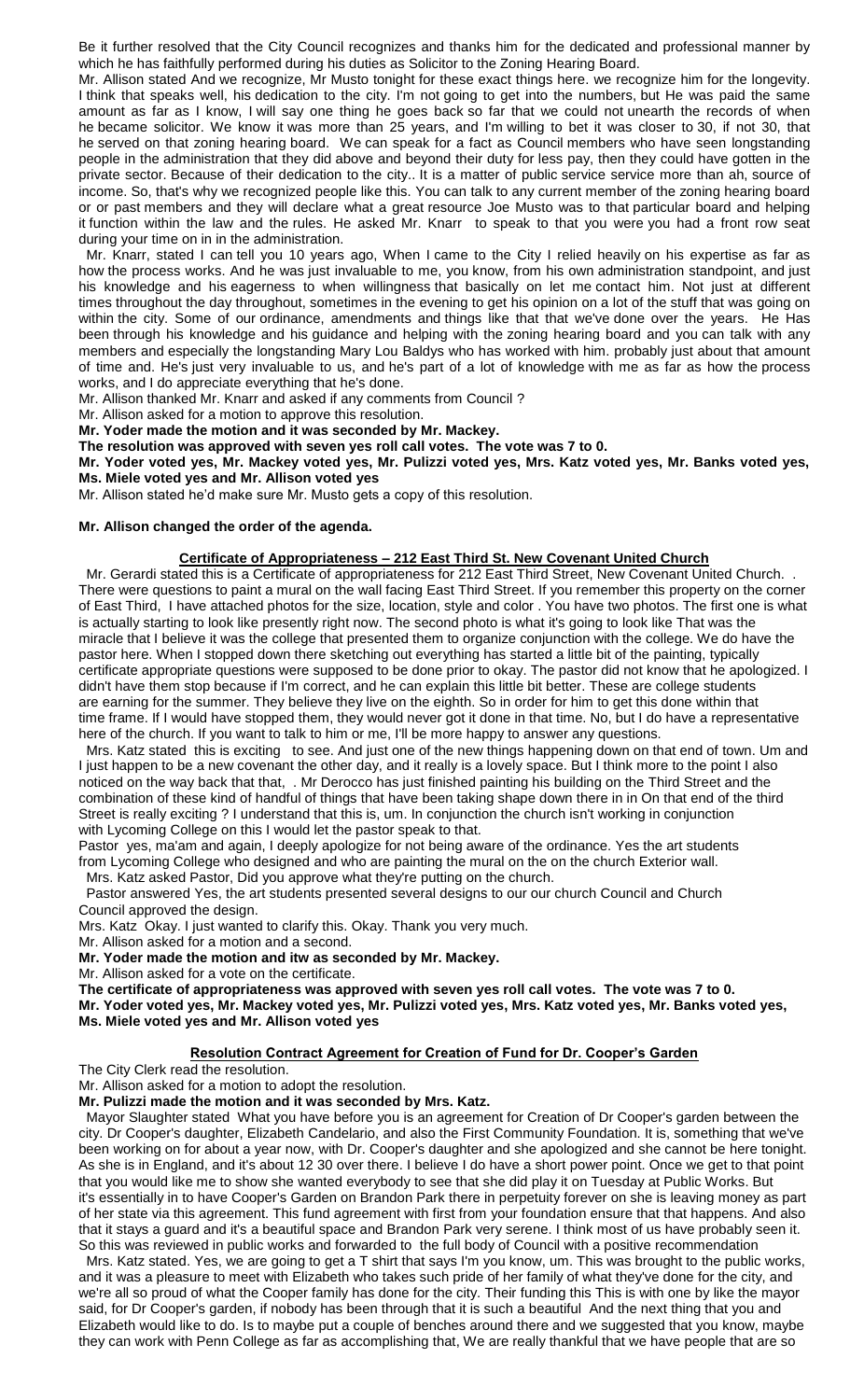conscientious of what goes on in our city and what goes on in our parks, and we did pass to the full body of Council with a positive recommendation.

Mayor Slaughteer showed a clip that was send in by Dr. Cooper's daughter and stated that she's putting together a fund and he spoke about the beauty in the park that this has made.

Mr. Allison asked for a vote on the resolution.

**The resolution was carried with seven yes roll call votes. The vote was 7 to 0.**

**Mr. Yoder voted yes, Mr. Mackey voted yes, Mr. Pulizzi voted yes, Mrs. Katz voted yes, Mr. Banks voted yes, Ms. Miele voted yes and Mr. Allison voted yes**

#### **Resolution #9152**

## **Resolution Memorandum of Understanding between City, Bureau of Fire & Hope Enterprises**

The City Clerk read the resolution.

Mr. Allison asked for a motion to adopt the resolution.

**Mrs. Katz made the motion and it was seconded by Mr. Yoder.**

 Mr. Calderini, What you have before you here tonight is a resolution that includes a memo memorandum of understanding between the City of Williamsport and Hope Enterprises. A little background on this is that we've had a lot of 15 year relationship with Hope Enterprises and providing a service to the citizens of Williamsport. This document simply formalizes and the agreement between the two agencies. And it spells out the relationships between both the city and Hope Enterprises. There might be some folks that don't understand what this system is. Project Lifesaver is the name of the program. And Project lifesaver provides a means for to track those individuals with intellectual disabilities such as Down syndrome and Alzheimer's autism as well. And, we've had in the past and continue to have children and adults that will wonder away from the residents and instead of putting out a grid, search for them and expending a lot of time and effort. They wear when registered through Hope enterprises, they were untangle bracelet with the transmitter included in it. It's battery operated. We received the information. We put it in the database and track of the information as well as when the last battery was changed, and s so just making sure that the system works appropriately for the family. We are looking at Updating the system and providing better training. better equipment, Hope Enterprises is the supplier of the equipment, and that there is no cost of the city when it comes to The equipment were, disposable things such as the batteries to operate it. What we do is we tracked the track that information it will withdraw. We'll go to the person's home or they sometimes they stopped at the station for their relative to have the battery changed. We believe this to be a extremely beneficial service to those that segment of our population that needs needs help. It keeps us connected with those in our in our city and. For those people that have special needs, So it's one way that the fire Department will will provide that can provide that service. So unless there's any other questions, no, By the way, this this was reviewed by the Public Safety Committee, and it was forwarded to you with a positive recommendation. I can answer any other questions. I'd be happy to do so Thank you,

 Mrs. Katz stated Yes, this was brought to public safety and it was passed with a positive recommendation. It's a fantastic program. That is so beneficial to some many and it is's no cost to the city. They do cover the cost of training and of the batteries which is how the process goes, is hope does give the fire department from what I understand from the meeting. Ah list of the people that have these these angles ankle, let's if you would call them. And, uh, What did the chief say? I think, he said it was only what a month or so ago that this came in handy and stuff wasn't ways and that they were able to find somebody

 Chief Calderini stated We had one child that went missing. I believe it was three times within. It started back in January and February. About once a month, Once every few weeks, the child would leave the home. . We have a receiver. Well it's an antenna that the guy the guys on duty will. Grab put in operation very quickly. We find out with last known location of the individual is and then we start searching at that point. So it's pretty much just receiving a radio signal from the angle it and I'm sorry I didn't use the right term, the ankle that and this way it kind of gives us a direction and we keep searching until we find it. So yeah, one child and I might add that that it was. Extremely cold. We had a lot of snow on the ground and the child left without proper proper clothing. So we were concerned about his safety and was able to find him so the same child and 33 times in about two months. I'm guessing So it did come in handy there. You also have this with family members that have Alzheimer's and, uh, things that really are important to keep track of some people that need to be kept track of the time.

Mrs. Katz stated So this is an incredible program. And like I said, it was passed on to the full body of Council with a positive recommendation.

Mr. Allison asked for a vote on the resolution.

**The resolution was carried with seven yes roll call votes. The vote was 7 to 0.**

**Mr. Yoder voted yes, Mr. Mackey voted yes, Mr. Pulizzi voted yes, Mrs. Katz voted yes, Mr. Banks voted yes, Ms. Miele voted yes and Mr. Allison voted yes**

### **Resolution #9153**

#### **Resolution to Commit to Funding for Greenways, Trails, & Recreation Program for Youngs Woods Park** The City Clerk read the resolution.

Mr. Allison asked for a motion to adopt the resolution.

**Mrs. Katz made the motion and it was seconded by Mr. Yoder.**

 Mr. Sanders stated We're going after a GTRP Grant tol help spruce up Young's Woods Park The Mayor and Delta collaborated on going after the grant requires alot match percentage of only 15.% which means if we get the grant, we get approximately \$245,000, and we only have to match it with a \$43,000 in city funds. We're looking to utilize CDBG funding to match. When I sent this out to counciI sent obviously the resolution and attached the letter and also in Park Master Plan. So overall, the park master plan. in the event we wanted to follow it to a T. But would. require about a million dollars worth of work. But so this obviously we have to go to utilized multiple grant awards to do all the work turn on the plan, so. This was reviewed in public works and finance. I guess I should add what we're looking to do at the park. We're looking to remove the current basketball court. It's in poor condition. Replace it with two new basketball courts in their entirety and also full ADA accessibility, upgrades and ADA accessible gazebo in the middle of the park. I'm wonderful. Thank you.

 Ms. Miele stated Finance did review this and sent to the full body of Council with a positive reccommendation. There wasn't a lot of discussion during our review. It is nice. Previously the city has predominantly relied on the sea and our grants for parts work. Which they are that you know, it's excellent to get any sort of money to help find work in our Parks, The 15% match makes this much more affordable for the city on bond and and asked Skip maybe from from community development was on hand to say that this could come from our prior year community development funds likely. As we sort of bring those up into the into the present and on, obviously, Young's Woods is a part that we haven't been able to devote a lot of attention to recently that the one item strong at him. They came up in the discussion was actually brought upon, Mr Yoder related to the fact that we should perhaps as part of the discussion that we will have about the funds we have coming and have a discussion prioritizing work in in city parks. Uh just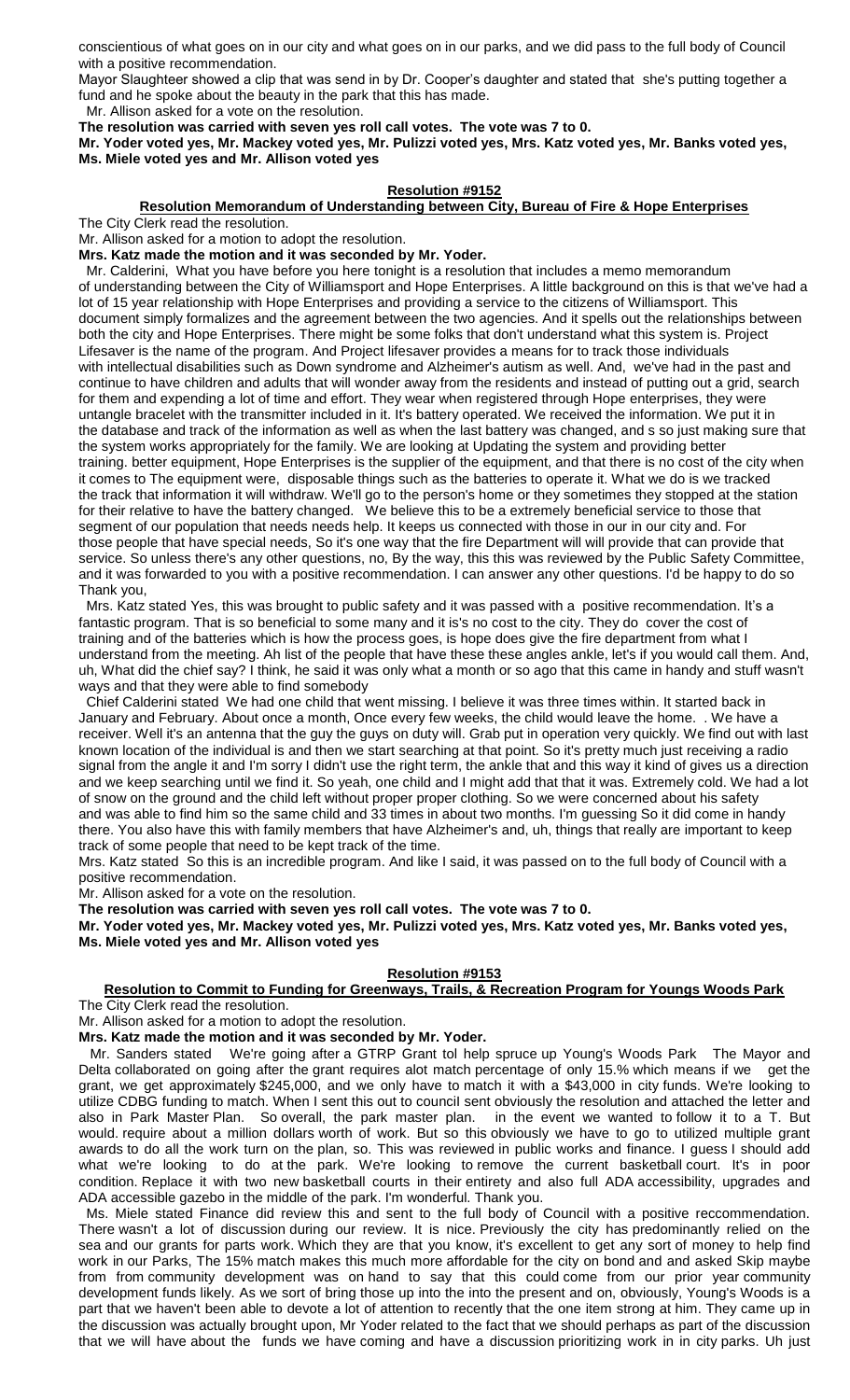because I think we've done in 2006, which is 15 years ago now, SEDA Cog had a look at the smaller city neighborhood parks and made recommendations for developing those were still working on implementing those recommendations in some cases. It might be that we should revisit the recommendations before we implement them. In this case, I think I think the work that we're doing at Young Woods is a solid and I think, generally speaking, you know, those recommendations have held up well over the course of the last 15 years, but we really haven't had a good look. At the needs on by the community driven desires for Brandon Memorial and Shaw Place Park in a very long time, and, you know, I think all of that is important information to bring to the table when we look at how we're going to rehab, our existing green spaces in the city, and then when we discuss whether or not we might want to add new green spaces. The recreational offerings where you have within city limits? So As I said all that, Mr Yoder, if you want to speak any more to that address it but that that was one item of the discussion. Aside from that, . I think we just had some discussions about about other needs and Young's woods and what we'd like to do. moving forward and Mr. Sander noted that we currently have pathways and Youngs Woods, but that they're not.. This will make all of the Parks ADA accessible and how heavily used Young's woods is, and then the individual futures and Young's woods. And if the city has any stats on use in any of our parts, and we and we don't currently have those, so I think all the information is more or less anecdotal.

Ms. Miele stated. I spent a little bit of time in Young's Woods and have over the years spent a fair amount of time at Losel park and I know that the basketball court in Lose is easily the most heavily used element of that part. You know, it's things like that that help us to kind of shape modifications to our to our partisan move forward, so it's information would be useful to have. That was simply discussion. The idea of putting money in the Youngs woods and, ideally, a funding it with a green Maya's trails and recreation program.

Mrs. Katz stated that Liz and Mr. Sander summed it up pretty well and Public Works passed this to the full body of Council with a positive recommendation.

Mr. Allison asked for a vote on the resolution.

**The resolution was carried with seven yes roll call votes. The vote was 7 to 0.**

**Mr. Yoder voted yes, Mr. Mackey voted yes, Mr. Pulizzi voted yes, Mrs. Katz voted yes, Mr. Banks voted yes, Ms. Miele voted yes and Mr. Allison voted yes**

#### **Resoluton #9154**

#### **Resolution Authorizing Reimbursement to Loyalsock Township for 2020 Street Reconstruction Work** The City Clerk read the resolution.

Mr. Allison asked for a motion

#### **Mr. Pulizzi made the motion and it was seconded by Mrs. Katz**.

 Mr. Winder stated This resolution is authorized reimbursement of 2020 Street reconstruction work for Loyalsock township. In the amount of 21,400. The work was performed on Fifth Avenue on Rural Avenue. Which half of the roadways are Loyalsock Township. The other half is in the city of Williamsport.and this was agreed upon in 2019. under their prior mayor, This was discussed heavily in the Finance Committee. It passed with no recommendation. A lot of thoughts and ideas were thrown out. I guess my big request with the Loyalsock township held up third part. I would ask Council to approve this resolution to be the reimbursement Loyalsock Township and then if you would like to venture down the road of. speaking to Big Rock Paving and seeing what they could do for us. As far as the difference between what our contract was and what Loyalsock contract was, I would absolutely spearhead that was no issue. But moving forward we have John Sanders as he is an excellent engineer. Okay

 Ms. Miele stated this was reviewed in finance. as, Mr Winter said it was started with no recommendation. Youn know, I think the crux of the issue is sort of. It may be that this opportunity has sort of gone by the wayside. At this point, it depends a little bit on the on the details of our interaction, and our agreement was with Loyalsock and I don't know that those Finance committee are privy to that. Depending on on exactly how this understanding was reached and what was conveyed to Big Rock if Big Rock was indeed under the impression that they were effectively splitting the paving between Williamsport and Loyalsock, we could bill Loyalsock for all of it that I would say there might be an opportunity for us to kind of step in there and asked them to invoice city instead. Under the terms that we had with him rather than the terms that slightly different were costly terms they have with Loyalsock. But but I think it really depends on on the communication in the arrangements that were made in the first place. I don't want to see us kind of stepping out of turn if we didn't if we didn't communicate to Big Rock, which terms we wanted to use, But on the other hand, you know it is, uh, a chunk of change. And it would be, , if this if we cannot recoup the money in this particular instance, I think it is a cautionary tale moving forward to make sure that we are much more careful. In the future with with which contract we place items under that said. I think part of the discussion and the finance Committee. Originality on items like this is truly desirable. I mean, especially to the extent that it helps us obviously paved two sides of the same street simultaneously. It's very, very desirable. But if you know, by working together with well stocked to put out a joint paving contract, we would be able to save all of us The money by, you know, sort of a new economy of scale. I think that every member of council would support that moving forward. You know, it's uh, the idea of cooperating with other municipalities to accomplish work in a timely and cost saving, passionate is very valuable to us. We just need to make certain that we fall on the costuming sight of that item when we when we do choose to do that. So, as Adam said it was forward to the full body of Council with no recommendation. Um so that we could have a more robust discussion about it at tonight's meeting. If the administration feels that there might be some room to make a to ask Big Rock to invoices under our own contract instead of Loyalsock,, I would encourage you to make the request. But if they feel as though in this case, it was simply a budgetary difference that was overlooked and we need to look at this the cautionary item for next time. Then, you know clearly that's the way we can also move in that direction on I would defer to Adam and Mayor Slaughter's expertise there. I think that would be everything. I suppose the way to move forward if the administration does want to try to pursue a cost alteration would be the table the sight of until We have a resolution there from big Rock

 Mr. Allison stated So we really had impending some feedback. I guess on this from from the administration on one of which we want to go with it. Good. Thank you.

 Mrs. Katz stated That's the way I look at it. Also It also proves that we really need a streets and parks director to help oversee all these contracts and things that are coming through for streets and parks, and it's one of those items that you know have fallen through the cracks, and I know it's not a lot of money. It's \$5000. But you know \$5000 As we say, We're looking at every penny at this point. Yes it's taxpayer money, so, yes, that is when you look at it from individual, transparent, biggest money.

Mr. Winder The administration would like to explore this item a little more fully before council votes on this. Is that without the correct impression that I had . So I think the biggest issue is gonna be we failed to do a change order for this street with Big Rock and Loyalsock Township paid it already. We were invoiced in November. . And we're now in May and we've still hold this out there. Um. I mean, the blame come back to me for not catching us and doing the change order with Big Rock payment. There's no other way to put us.

 Ms. Miele So in that case, I think what I'm hearing is that is that we've been holding this invoice for six months, Randy, and then it's time that we take care of this and pay it and that in the Mr Winder and whoever his whoever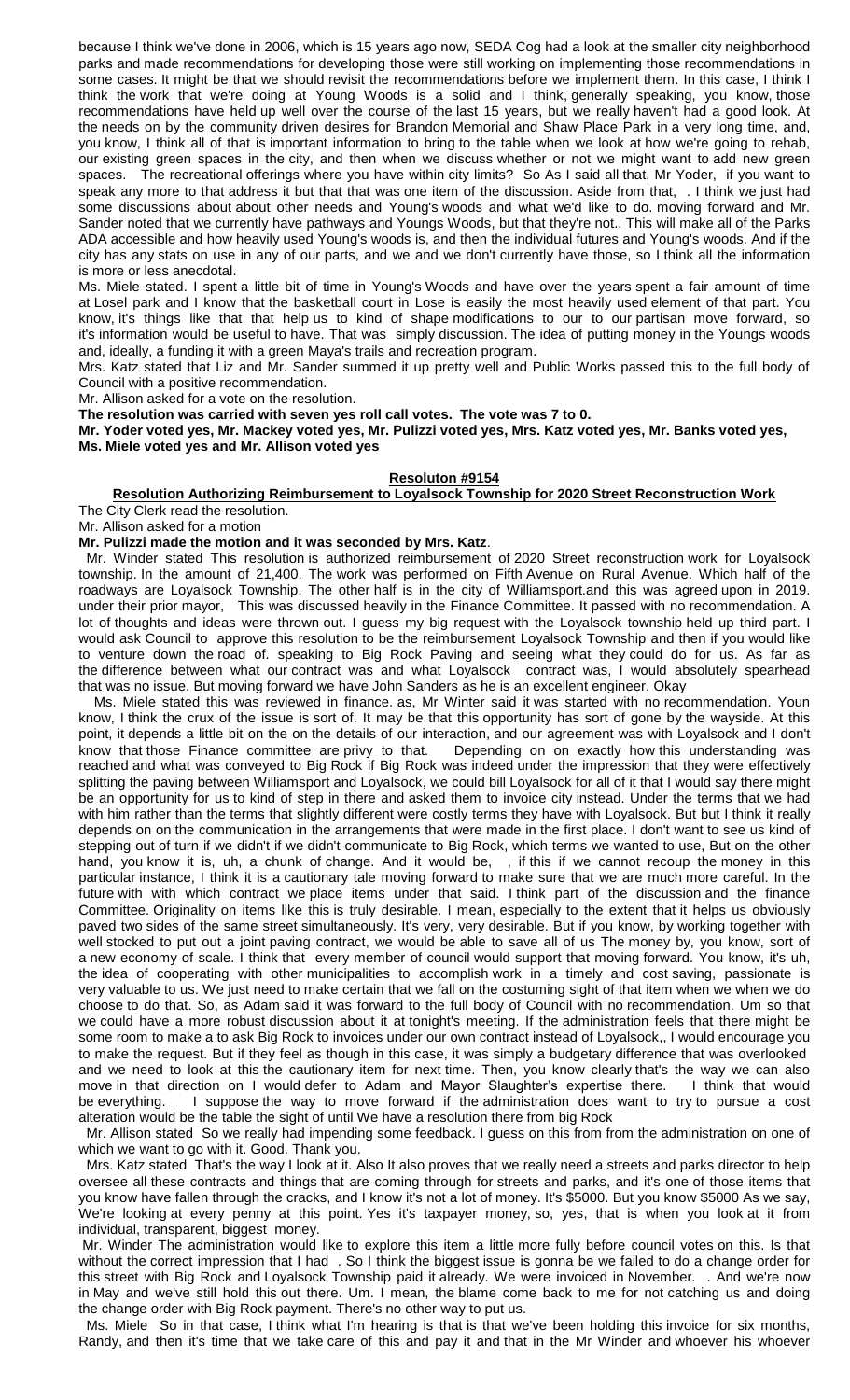succeeds him in in the office at Streets and Parks will be made well aware that in the future we need to make certain We compare rates before we agree to participate with another municipality in the contract. Is that what I'm hearing? . In that case, it doesn't sound as a motion..

There was more discussion as to the next time we will make sure, that it gets invoiced correctly. Mr. Allison asked for a vote on the resolution.

**The resolution was carried with seven yes roll call votes. The vote was 7 to 0.**

**Mr. Yoder voted yes, Mr. Mackey voted yes, Mr. Pulizzi voted yes, Mrs. Katz voted yes, Mr. Banks voted yes, Ms. Miele voted yes and Mr. Allison voted yes**

## **Resolution #9155**

#### **Resolution to Approve an Amendment to the 2015 PHARE Subrecipient Monitoring Agreement between the County of Lycoming and City of Williamsport**

The City Clerk read the resolution.

Mr. Allison asked for a motion to adopt the resolution.

**Mr. Yoder made the motion and it was seconded by Mr. Mackey.**

 Mr. Memmi this Resolution to approve amendment to the 2015 PHARE subrecipient monitoring agreement between the County of Lycoming and the City of Williamsport. Chelsea Blair and I are here to present the next three items on your agenda. They're all related to ACT 13. Also in your housing finance agency or PHARE funds. That are allocated from Lycoming County and the city of Williamsport. through sub recipient monitoring agreements. All these contracts have requirements with a median household income. First sub recipient monitoring agreement is for the 2015 PHARE funds or the Brodart Neighborhood Improvement program. We first entered into the agreement with the county in 2017 for \$200,000 to provide rehabilitation funds. It's a rental properties. These funds are used for the city rental program. PHARE assistance received by any applicant is based on the number of units and does not exceed \$30,000.. A minimum \$15,000 cash match from the property property owner is required. Property must be prepared to minimum. Will Williamsport, property occupancy and maintenance standards. These agreements were sent to Solicitor Lubin and they were reviewed in finance and forwarded with a positive recommendation. I answer any questions.

 Ms. Miele stated this was reviewed in finance and as all three were reviewed in finance and sent to the full body of Council with a positive reccommendation. At pretty bare bones procedural change a change of date. That's that It is nothing major, But we did have some discussion about the details of each of these programs, one of them in the Brot Dart neighborhood. From all the way back in 2015 1 of them related to some historic funds that I believe we spoke to somebody, But our last council meeting he was utilizing those grant funds. You know, related to Park Avenue funds, so each of them is a different, you know, Improvement fund to improve different aspects of city housing. But all of them have done very important work. When we have exhausted these funds when we found people enough people who can meet the sort of unusual requirements related income that we can move on to another round of fair funding. I believe we didn't actually have this discussion, Mr Memmi but but is the PHARE funding still in existence? My understanding. I'm not quite sure, but I think there may be opportunities, but. But you couldn't guarantee anything this evening. Yeah, I mean, I actually seen funding. I know the city is still receiving it. So my assumption would be that the source of income for these grants still existed. The state level but. I know that that some of our act 13 funding has been that are expecting has been eroding over the course of the last several years in some ways, so that could also be the case. State level will be hard for me to say.

Mr. Allison thanked Ms. Miele for the discussion and asked for a vote on the resolution.

**The resolution was carried with seven yes roll call votes. The vote was 7 to 0.**

**Mr. Yoder voted yes, Mr. Mackey voted yes, Mr. Pulizzi voted yes, Mrs. Katz voted yes, Mr. Banks voted yes, Ms. Miele voted yes and Mr. Allison voted yes.**

## **Resolution #9156**

#### **Resolution to Approve an Amendment to the 2016 PHARE Subrecipient Monitoring Agreement between the County of Lycoming and City of Williamsport**

The City Clerk read the resolution.

Mr. Allison asked for a motion to adopt the resolution.

### **Mrs. Katz made the motion and it was seconded by Mr. Pulizzi.**

 Mr. Memmi stated this resolution is approve an amendment to the 2016 PHARES. We entered into this agreement with like Lycoming County in2018 in the amount of \$225,000 to provide rehabilitation funds to rental properties. These to know these the there is a correction within the memorandum, these funds did not target properties in the area. Like the first agreement, but rather focus on properties that are identified as either being on the city's adopted significant, significant historic buildings. And sites list or in the historic district again. These funds target identified the story properties but by providing a 0% 10 year term deferred forgiveness Grant to encourage rental property owners to rehabilitate and retain affordable housing. Fair assistance received by any applicant is based on the number of units and in this case does not exceed \$25,000 per applicant. A minimum of 15% match is required. Ms. Miele said this was reviewed in Finance and sent to the full body of Council with a positive recommendation. Mr. Allison asked for a vote on the resolution.

**The resolution was carried with seven yes roll call votes. The vote was 7 to 0.**

**Mr. Yoder voted yes, Mr. Mackey voted yes, Mr. Pulizzi voted yes, Mrs. Katz voted yes, Mr. Banks voted yes, Ms. Miele voted yes and Mr. Allison voted yes**

### **Resolution #9157**

## **Resolution to Approve an Amendment to the 2019 PHARE Subrecipient Monitoring Agreement between the County of Lycoming and City of Williamsport**

The City Clerk read the resolution.

Mr. Allison asked for a motion to adopt the resolution.

**Mr. Mackey made the motion and it was seconded by Mrs. Katz.**

Mr. Memmi stated this an agreement to the 2019 PHARE Subrecipient monitoring agreement between the county of Lycoming and the City of Williamsport

. The next night and was these second summary recipient Monitoring agreement Amendment. And as for the 2016 fair funds for the Park Avenue. Neighborhood We first entered into this agreement with the county in 2019 the amount of \$200,000 to provide rehabilitation funds to rental properties. Uh everything else is the same as the other two, So I'll answer any questions if there are any.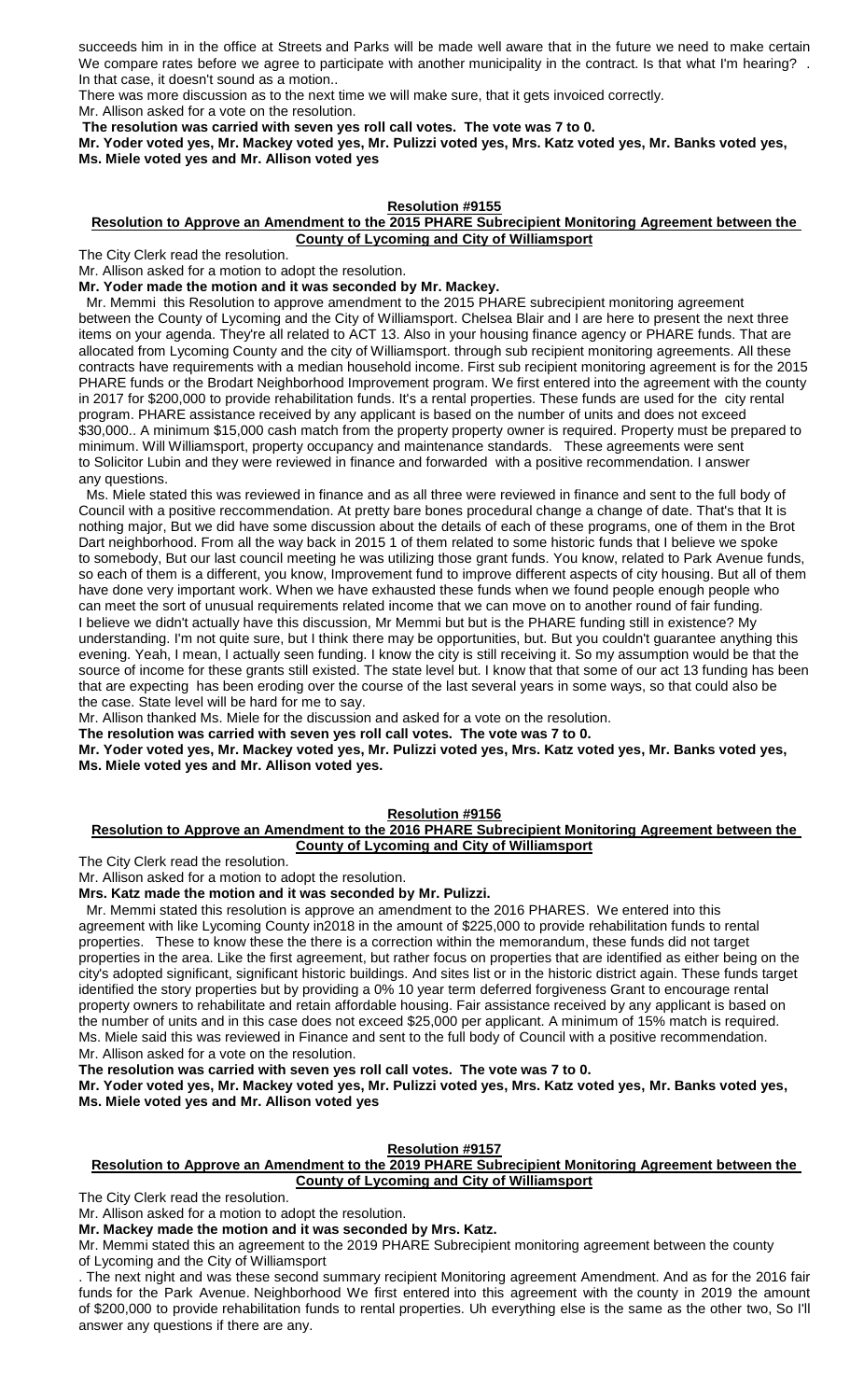Ms. MIele, I have seen that the same time is yearly. Oh, no, We totally torpedoed this one. Finance did forward this to the full body of Council with a positive recommendation. Mr. Allison asked for a vote.

**The resolution was carried with seven yes roll call votes. The vote was 7 to 0.**

**Mr. Yoder voted yes, Mr. Mackey voted yes, Mr. Pulizzi voted yes, Mrs. Katz voted yes, Mr. Banks voted yes, Ms. Miele voted yes and Mr. Allison voted yes**

### **Resolution #9158**

#### **Resolution Authorizing Amendment to Agreement Between the County of Lycoming & City of Williamsport – ITT**

The City Clerk read the resolution.

Mr. Allison asked for a motion to adopt the resolution.

**Mrs. Katz made the motion and it was seconded by Mr. Yoder.**

Chief Bolt This resolution is gonna be an amendment and I believe it was January 4th 1979 original agreement between the county and the city, Williamsport. This amendment is addressing that county will do. The police dispatching for the City of Williamsport, In this resolution will be asking for is that. The city will provide a letter of concurrence to the county. For the FCC frequencies, these are our transmit and receive transmissions as well as an onet was co owned by City Council, our city and county. These frequencies will go to the county. And then the county will provide a letter of concurrence for to the city for the frequencies.. Those two frequencies will become the primary frequencies for the City of Williamsport Police Department I believe we also have a Penn college police that also work on those same frequencies upon FCC approval. The county's will also license these frequencies. Uh these working channels were recently renewed for 10 years, so we'll have these for a while. By doing this. It will allow better coverage with our primary receive and transmit frequencies s so it'll be better safety for officers. I know that there have been several issues with our current Frequencies, so this should improve that.. This resolution was forwarded by the Finance Committee with a positive recommendation. And if there are any questions about any of the technical aspects of how this system tradeoff would work ;I would defer to Chris Cooley for any of those technical questions.

 Ms. Miele stated we did review this in Finance and forwarded it to the full body of Council with a positive reccommendation.ley. But most of it was on Mr Cooley side. He really is an exhaustive resource in this, on this particular issue s Chris If there's anything that you would like to add, please feel free.

 Mr. Cooley, this item and the next item. We're both really pretty much completely increases. I'm certainly willing to answer any questions. I think it was positive. It was forwarded with a positive recommendation. Just they didn't have to listen to me any more talk about it, The city dispatched frequency for PD is going to be part of the county white simulcast system. Which is a huge benefit to the city. We currently we transmit from one tower, on Bald Eagle, which is basically straight above where the Hiawatha is. . That's the only power that covers the geographical area of the city with the new county system that they're building out, it'll be simulcast. Like I said, which just means this broadcast from all the towers throughout the county. So basically on officer anywhere within the county can talk on their dispatch frequency. But the big thing is. There's there well be once that system has built three towers that basically. The city if you will, so it will increase the signal strength throughout. The General city area, which will be a huge safety benefit to the police department.

Mr. Allison asked for a vote on the resolution.

**The resolution was carried with seven yes roll call votes. The vote was 7 to 0.**

**Mr. Yoder voted yes, Mr. Mackey voted yes, Mr. Pulizzi voted yes, Mrs. Katz voted yes, Mr. Banks voted yes, Ms. Miele voted yes and Mr. Allison voted yes**

## **Resolution #9159**

#### **Resolution Authorizing Amendment to Agreement Between the County of Lycoming & City of Williamsport – Radio Towers**

The City Clerk read the resolution.

Mr. Allison asked for a motion to adopt the resolution.

**Mr. Yoder made the motion and it was seconded by Mrs. Katz.**

. Chief Bolt this resolution is also as you said similar nature and technical nature to the first. This is gonna be an amendmen for Bald Eagle Tower space. The current lease expired last year. By amending this lease. It's going to allow us to keep our tactical repeater, which our tactical to channel will be added to the county tower, be part of the bald eagle tower. part of a multi coupler combine . Which allows for simultaneous transmission receiving. I believe I will later defer to Chris Cooley again about the technical aspects of that, It is going to allow us to move streets and parks and special events for to the bald eagle tower as well. It's going to give us a built five FT. Of towers leg space at a high point. Point to point microwave on two legs at the same height again, I will let. Mr Cooley explained the benefits of that as well. This will do, however, is it will put us with better backup power, Better heating and cooling. It'll be on a public safety Great tower. And that's going to be extremely valuable for our continued communications and emergency. So that's great again. This resolution was forwarded by the Finance Committee to the body with a positive recommendation. Again If there any questions, I will attempt to answer them the best my ability, But I will defer to Chris Cooley for any questions.

Ms. Miele The Finance Committe did forward this to the full body of Council with a positive reccommendation.

 Mr. Cooley I'll be very brief. So the attack to channel is currently on an antenna that we own on that tower. When it's put into the model couple are combine our system that basically allows us to be on the same antenna system that the county is using further holev Radio Network on Basically what That does is, gives us a much more advantageous height on the tower so receive will be at the very top of the tower with transmit just below that. S O. That will increase the coverage of that frequency. By some degree, the other two are really wins for the city as a whole we will be able to use the current dispatch and tunnel which we own on that tower. Move, even a move streets and parks repeater, which is not serious. First of the events that will save us roughly \$6000 a year because we're leasing space on another tower.. And then, uh we'll also get tower space to put on point to point microwave links, which we maintain.. To create networks between our buildings and this tower. Unlike the other two towers that released from a private individual, this tower can actually see the bulk of the city buildings, which is something that's necessary for microwave links. it's altogether a win win for the city and really doesn't cost us anything. Mr. Allison asked for a vote on the resolution.

**The resolution was carried with seven yes roll call votes. The vote was 7 to 0.**

**Mr. Yoder voted yes, Mr. Mackey voted yes, Mr. Pulizzi voted yes, Mrs. Katz voted yes, Mr. Banks voted yes, Ms. Miele voted yes and Mr. Allison voted yes**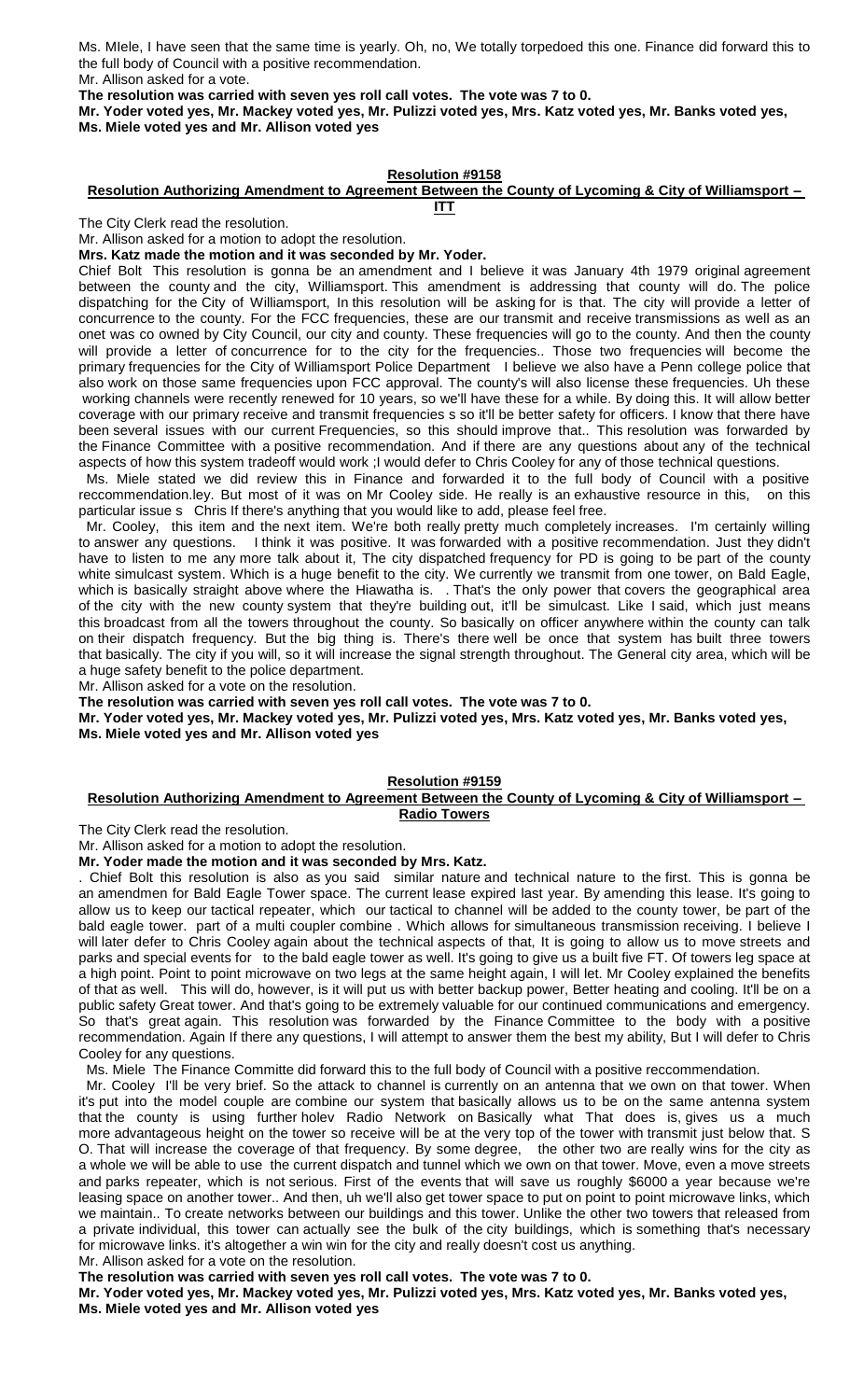## **Certificate of Appropriateness 229 W. Fourth St. Bullfrog Brewery**

Mr. Allison asked fro a motion to adopt the certificate of appropriateness

**Mr. Pulizzi made the motion and it was seconded by Mrs. Katz.**

 Mr. Gerardi. What you have before you is a certificate of appropriateness to place tables and chairs out front of the Bullfrog Brewery.. I have attached photos for the locations, foul and colors of what you have. And as far as the pictures go the very first when you have chose to lay out right now, as it exists with the seating in the chairs. The bike rack location is going to be over and that particular location they don't have not yet picked out. The rack. It's gonna be some of the ones they have downtown and you see one in front of alabaster is there's a bike rack and so forth very similar to that. Also, the next picture shows you the flower plantings that they've been along the wall that kind of decorated up a little bit again. These. Bullfrog brulee. I believe before Covid. It had a occupancy permit to occupy the space. They went through the approval process. Their tables and chairs were different colors. They were like a black chair with a silver cable up and then a wooden top. They cased the decor out front. And they're adding some planners and so forth. They did start putting it up, but it's in place. Now Again. I could easily told him to remove it put it in. And so the approval with covert everything in the new businesses trying to start up I shouldn't think was right thing to do so. If you're upset that it's out there, it's my fault. But I did allow him to do it. They do understand of counsel can change something that they wish but. So if you have any questions, I'm more than happy to try to answer this question. Mr. Allison thanked him and asked for a vote on the certificate.

**The certificate of appropriateness was carried with seven yes roll call votes. The vote was 7 to 0. Mr. Yoder voted yes, Mr. Mackey voted yes, Mr. Pulizzi voted yes, Mrs. Katz voted yes, Mr. Banks voted yes, Ms. Miele voted yes and Mr. Allison voted yes**

## **Certificate of Appropriateness – HARB**

Item 2. YWCA

- 815 West Fourth Street
	- A. Revise paint color for door Palladian Blue #HC- 144
	- B. Construct a 40' x 30' play area at the noted location. Project includes handicapped surface, and various play equipment. Site to be enclosed by a black 6' chain link fence with black vinyl on the links. Gates as needed.

Item 3. 800 Park Place LLC

800 West Fourth Street

A. Prepare and repaint building. Match current colors. Color codes are Benjamin Moore Lower body- 998 Cabot Trail

Horizontal block 979 Stampede

Main body – 984 Stone Hearth

Trim – 1235 Fox Hollow Brown

Trim- 1168 Wilderness Cabin

Item 4. Adam Tate

335 Maynard Street

- A. Prepare and paint building. Colors: Copper HC-12 in top gable and some trim, HC-61 New London Burgundy trim, HC-11 Marble head gold for the middle area with some on low areas, 2171-50 Pearly Pink on the lower wall areas
- Item 5. Fire Lion Rentals (Ken White)

959 West Third Street

A. Prepare and paint building. Prep includes replacing any rotted wood with wood same appearance as original.

Colors: SW 2822 Downing Sand - body

SW 2849 Westchester Gray - trim

SW 2802 Rookwood Red - accents

# Item 6. Fire Lion Rentals (Ken White)

957 West Third Street

A. Prepare and paint building. Prep includes replacing any rotted wood with wood same appearance as original.

Colors: SW 2822 Downing Sand - body

SW 2849 Westchester Gray - trim

SW 2802 Rookwood Red - accents

Item 7. Fire Lion Rentals (Ken White)

953 West Third Street

A. Prepare and paint building. Prep includes replacing any rotted wood with wood same appearance as original.

Colors: SW 2822 Downing Sand - body

SW 2849 Westchester Gray - trim

SW 2802 Rookwood Red – accents

Item 8. Love Unlimited Ministries, INC.

- 734 West 4th Street
	- A. Prepare and paint all previously painted window trims and entrance canopy -Putnam Ivory-HC 39

B. Paint plywood on windows- Decatur Buff HC-38

Item 9. McCormick Law Firm

835 West Fourth Street

A. Replace the front porch deck floor with Aeratis Heritage tongue & groove flooring. Vintage slate color B. Paint porch ceiling same color as existing.

Mr. Allison asked for a motion to approve the certificates of appropriateness for HARB.

**Mrs. Katz made the motion and it was seconded by Ms. Miele.**

**The certificats were carried with seven yes roll call votes. The vote was 7 to 0.**

**Mr. Yoder voted yes, Mr. Mackey voted yes, Mr. Pulizzi voted yes, Mrs. Katz voted yes, Mr. Banks voted yes, Ms. Miele voted yes and Mr. Allison voted yes**

Accept for filing: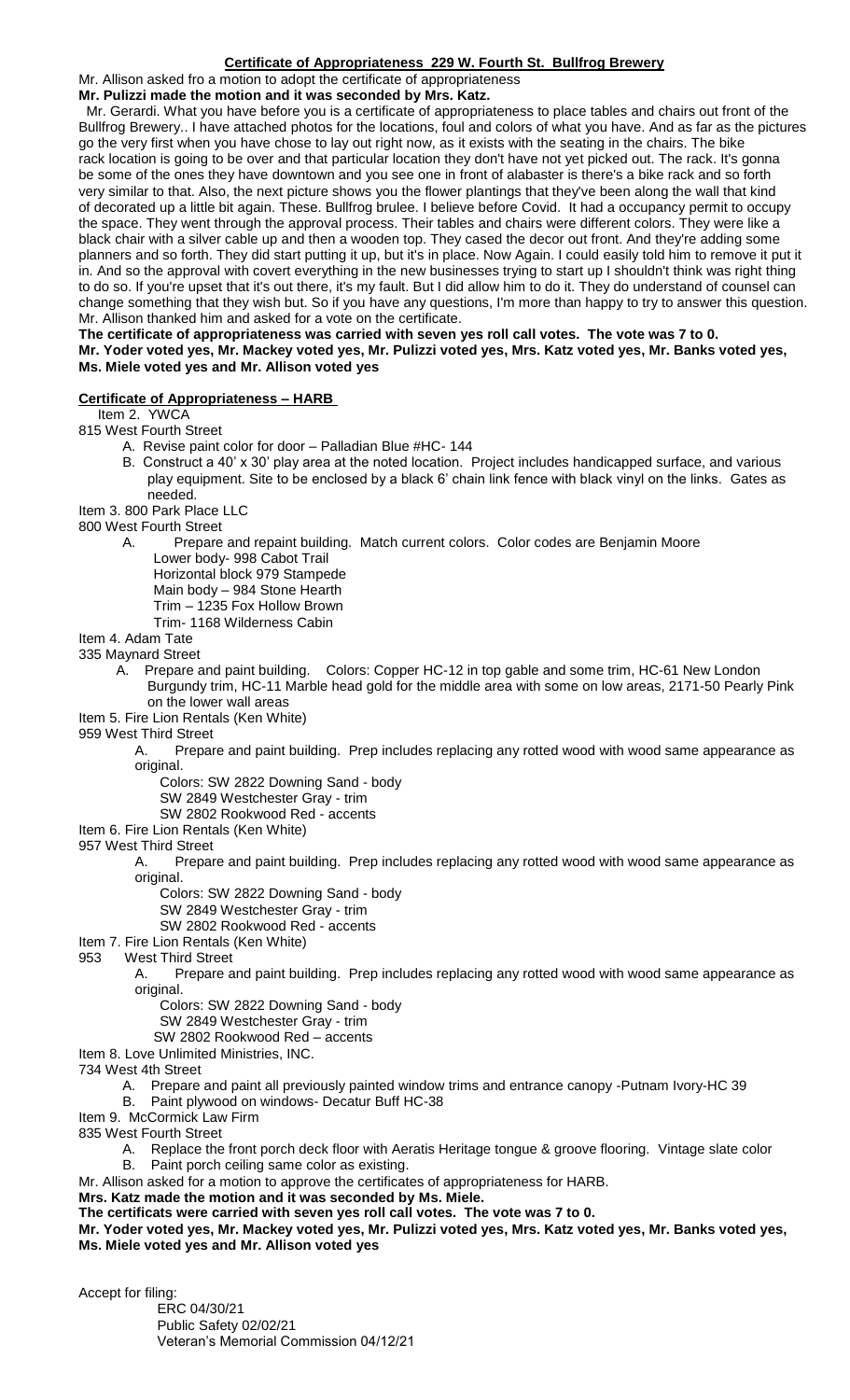#### Controller's Report 03/31/21

Mr. Allison asked for a motion to approve the minutes for filing.

**Mr. Yoder made the motion and it was seconded by Mrs. Katz.**

**The minutes were accepted for filing with seven yes roll call votes. The vote was 7 to 0.**

**Mr. Yoder voted yes, Mr. Mackey voted yes, Mr. Pulizzi voted yes, Mrs. Katz voted yes, Mr. Banks voted yes, Ms. Miele voted yes and Mr. Allison voted yes**

Announcements

The next regularly scheduled City Council meeting will be held on Thursday, June 10, 2021 at 7:00 PM, Remote.

| <b>Upcoming Meetings:</b> |                   |      |                               |
|---------------------------|-------------------|------|-------------------------------|
|                           | Friday, May 28    |      | 11:00 AM ERC                  |
|                           |                   |      | 12:00 PM Housing Needs        |
|                           | Monday, June 7    |      | 12:00 PM Planning Commission* |
|                           | Tuesday, June 8   |      | 11:30 AM Public Safety        |
|                           |                   |      | 1:00 PM Finance Meeting       |
|                           |                   |      | 2:30 PM Public Works Meeting  |
|                           | Wednesday, June 9 | 3:30 | PM O&E *                      |
|                           | Thursday, June 10 |      | 7:00 PM City Council meeting  |
|                           |                   |      |                               |

#### **All meetings are held remotely unless indicated with an \* asterisk, whereas will be held at Trade & Transit, II, 144 West Third St, 3rd Floor, Williamsport, PA.**

Mr. Allison asked if there were comments from City Council.

Mr. Yoder, just a couple quick. Questions for the mayor. So I know we have a vacancy in the HR department just wasn't sure if, you know the position is posted. Which is great, and I just wanted to see if there was any, , estimated time line on how fast the administration looks to move forward to the process. Just to get a little bit of insight on that if you'd be so kind.

 Mayor Slaughter Yeah, sure, it's actually we actually spoke to someone yesterday and made on offer to them the position so it should be filled very soon. . She accepted. I'm not at liberty to say the name yet. She has to contact her current employer, but it's someone is extremely qualified. She is certified all for HR certifications and came highly recommended. So I'm very excited to share that with Council in the very near future.

Mr. Yoder stated That's great to hear. I'll look forward to . . Good discussion through a confirmation process. That's awesome. The second question was just, , relation tol reopening of City Hall and I know. Things were starting to get lifted on and I know county government is starting to reopen a little bit s. I just wanted to see where we were at in relation to City Hall beginning reopened and what the plan might look like

 Mayor Slaughter answered. Same thing. So we're just gonna follow the governor's orders. So once it's lifted then, um, City Hall will be open and you know, we're still ask that. You have a call for some officers to make Appointments, codes and the tax office is open. Now they've been open. The rest of City Hall will be open and be aligned with the governor's orders. As we have been, so, . Perfect. We are waiting for the mask mandate. And then we'll just open up. We'll still put out there on the offices and you know, because a lot of us are still in meetings sometimes when office are open, you know, from from myself to the city clerk and others around the building, so i twill still be prudent to call in and scheduled appointment., We're getting back to some business

Mr. Yoder Now fantastic. Appreciate the insight. That's all I have. Thank you,

 Mr. Allison stated I have one thing, Mr Cooley, Do you have those pictures? I spoke to John Markley and this is the big weekend for the every weekends a big weekend for the Veterans Memorial Park. But this one they have. It's really really neat celebration honoring. In recognition that they have the Saturday before Memorial Day. He sent me some pictures, and I thought I'd show him to you that first one was. Pictures were shown.. That's that, from the other end that they dug out down through the monuments. This is gonna be a pathway. It is a pathway now. Next picture, please. Um, that's another picture of the work that they were doing. And in laying out, um you can see the heavy equipment and the different. Items needed the practice stone down and everything next. You'll notice. The gentleman on the left is a former city employee, John Grado. John spent a good bit of time up there helping Mr. Markley and others working on the project and see this immense. It looks great and beautiful. I mean they're doing all of this is volunteer work and money raised. It doesn't do justice to what it looks like the real life, So if you can't make it up. This Saturday. Um, whether permitting take time sometime to go up and look in depth. Look at all of those improvements that have been made there and they're not done.

 Mrs. Katz on to that? Yes, certainly.. The services started 11 A.m. They are gonna have a 21 gun salute. They will have a speaker is going to be us retired U S Navy rear Admiral Larry Roy March 35 years and for his service. He will be the guest speaker. It is also mentioned some of the work that's being done at that. And we say it constantly in college puts a lot of time and effort into the projects. And also the bricks are still for sale, And I know that's on the website and this is how they find this project so but please try and make it on Saturday. It's going to be a beautiful service. And John said they actually you can buy the bricks right at the site. There they have. The way you could do that to him.

Ms. Miele Yes I had one small point that I meant to bring up earlier and the I kind of missed the boat on what would not have my video turned on if you had just a hot second when we were talking about Dr Cooper on the Shade Tree Commission, especially. I just wanted to raise the issue because we haven't talked about it in a while. reached out to Chad Decker in the Streets & Park. You told me that we have for most of the last every year for, almost every year for the last 8 to 10 years, the city has received a revitalized grant through the State that allows us to plant about anywhere between 100 around like 50 to 100 street trees. We contribute the laboring kind. the State contributes the money to purchase the trees. But the State has just continued that grant this year on did intend to replace it at some point soon. They intend to replace it some point soon, but that said the discussion about Dr Cooper just jogged my memory and made me think that we that we need to make that a priority in the absence of state funding. This year, we had I think for a while after the passing of Dr Cooper, let our street tree program active in the city and The Shade tree program to a large extent, and I think it's important that. Since we've been able to unify, neutralizes revitalized funds. We we've really done a lot, especially with replacing trees like the ones along Little League Boulevard . I think that the city needs a robust Shade Tree commission and I think that we need to, to be working to keep it maintain a shade tree inventory. That was a huge project of Dr Coopers. And we haven't really done that since he was no longer at the home of the Shade Tree Commission, and I think it's something we need to work toward s. So I